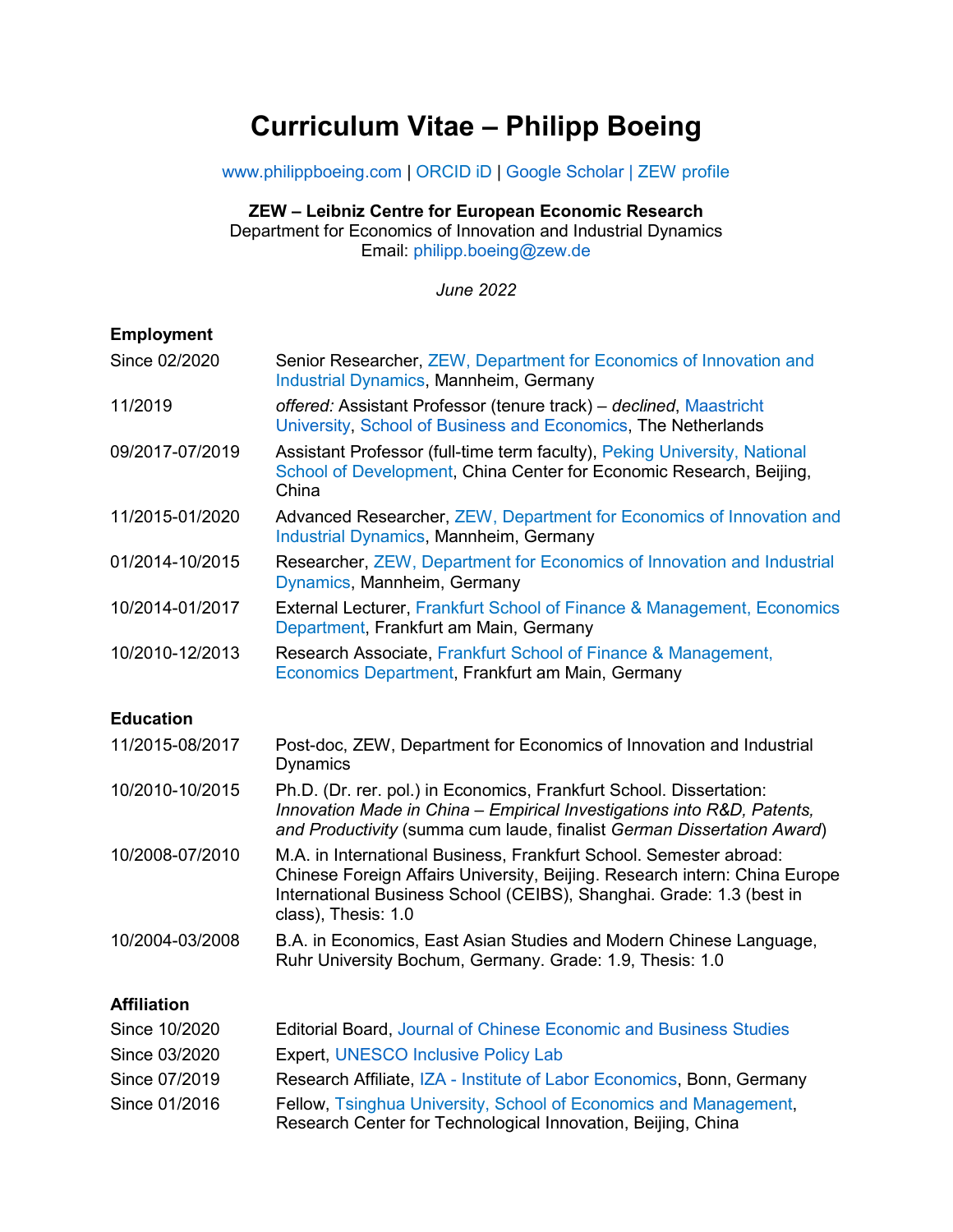| 2022            | *University of Toronto, Economics Department, Canada, invited by Prof.<br>Loren Brandt                                                                            |
|-----------------|-------------------------------------------------------------------------------------------------------------------------------------------------------------------|
| 10/2021         | Copenhagen Business School, Department of Strategy and Innovation,<br>Denmark, invited by Prof. Paul Huenermund                                                   |
| 02/2019         | Gakushuin University, Faculty of International Social Science, Japan,<br>invited by Prof. Tomohiko Inui                                                           |
| 09/2017-07/2019 | Peking University, National School of Development, China, invited by Prof.<br>Xiaobo Zhang                                                                        |
| 12/2014         | Melbourne University, Melbourne Institute, Australia, invited by Prof. Beth<br>Webster                                                                            |
| 10/2012-12/2012 | Tsinghua University, School of Economics and Management, China,<br>invited by Prof. Xibao Li                                                                      |
| 10/2012         | United Nations University - Maastricht Economic and Social Research<br>Institute on Innovation and Technology, The Netherlands, invited by Prof.<br>Pierre Mohnen |
| 03/2012         | Ludwig Maximilians University, INNO-tec, Munich, Germany, invited by<br>Prof. Dietmar Harhoff                                                                     |

## **Research interest**

- Economics of innovation at the firm level: policy evaluation, knowledge production, patent indicators, productivity, import competition
- Applied micro-econometrics, use of administrative-, survey-, and listed firms' panel data
- Empirical focus on China: data-generating process, institutions, its rise in global economy

#### **Grants and awards**

- Asia Pacific Innovation Conference 2021. Best Paper Award: First Prize
- German Federal Ministry of Education and Research (BMBF). Principle Investigator for research project: The effect of innovation policy on China's competitiveness and the reaction of firms in Germany. Grand period: 7/2021-6/2024
- Peking University, China Center for Economic Research Visiting Scholar Program. Full funding of Assistant Professorship. Grant period: 9/2017-7/2019
- Marie Sklodowska-Curie Global Fellowship Program. In 2016 and 2017 proposals ranked  $5<sup>th</sup>$  (reserve list) and  $6<sup>th</sup>$ , respectively. Seal of excellence: recommended by European Commission for funding by other sources
- Koerber Foundation, Finalist German Dissertation Award in Social Science 2016
- German Research Foundation (DFG) and National Natural Science Foundation of China (NSFC). Full funding of ZEW-Zhejiang University Workshop in Hangzhou, China, 2015
- German Academic Exchange Service (DAAD). Doctoral stipend for research visit at Tsinghua University, Beijing, China. Grant period: 10/2012-12/2012
- German Academic Exchange Service (DAAD), master stipend for studies at Chinese Foreign Affairs University, Beijing, China. Grant period: 2/2010-7/2010
- Haniel Foundation, Go-East stipend for research at Chinese European International Business School, Shanghai, China. Grant period: 7/2009-10/2009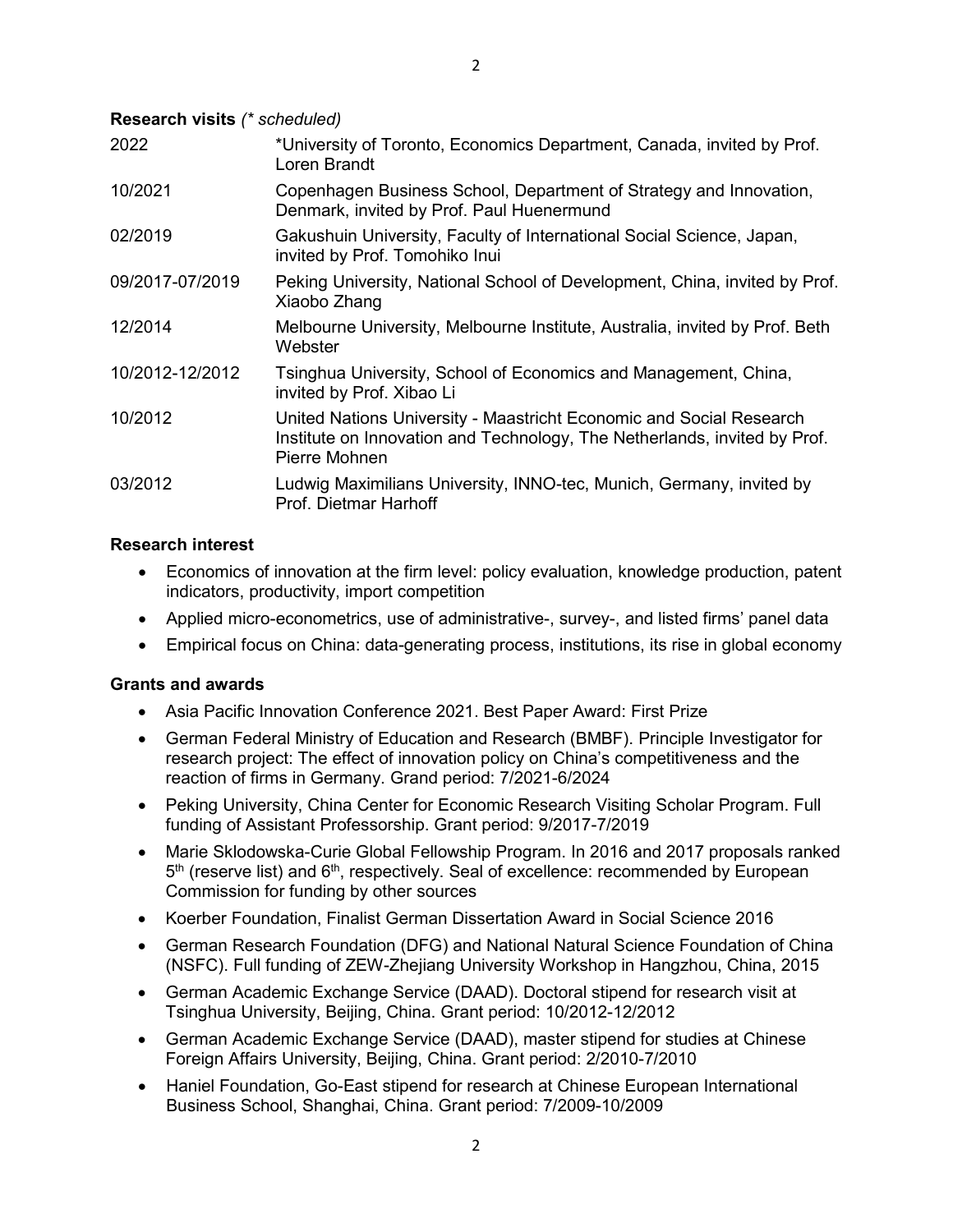- Frankfurt School Alumni Association, travel grant to attend Harvard Project for Asian and International Relations, Seoul, Korea. Grant period: 8/2009
- German Academic Exchange Service (DAAD), bachelor stipend for industry internship, Wuxi, China. Grant period: 2/2006-4/2006

## **List of publications**

#### *Articles in peer-reviewed journals (Google Scholar: 775 citations, h/i10 index: 8)*

- Boeing, P., Eberle, J., Howell, A. 2022. [The Impact of China's R&D Subsidies on R&D](https://www.sciencedirect.com/science/article/pii/S0040162521006454?via%3Dihub)  [Investment, Technological Upgrading and Economic Growth.](https://www.sciencedirect.com/science/article/pii/S0040162521006454?via%3Dihub) *Technological Forecasting and Social Change* **174**, 121212.
- Boeing, P., Wang, Y. 2021. [Decoding China's Covid-19 "Virus Exceptionalism": The](https://onlinelibrary.wiley.com/doi/full/10.1111/radm.12464)  [Community-based Digital Contact Tracing in Wuhan.](https://onlinelibrary.wiley.com/doi/full/10.1111/radm.12464) *R&D Management* **51**, 339-351.
- Boeing, P., Huenermund, P. 2020. [A Global Decline in Research Productivity?](https://www.sciencedirect.com/science/article/abs/pii/S0165176520304067?dgcid=coauthor) Evidence [from China and Germany.](https://www.sciencedirect.com/science/article/abs/pii/S0165176520304067?dgcid=coauthor) *Economics Letters* **197***,* 109646.
- Boeing, P., Mueller, E. 2019. [Measuring China's Patent Quality: Development and](https://www.sciencedirect.com/science/article/pii/S1043951X19300926?dgcid=author)  [Validation of ISR Indices,](https://www.sciencedirect.com/science/article/pii/S1043951X19300926?dgcid=author) *China Economic Review* **57***,* 101331.
- Rong, Z., Wu, X., Boeing, P. 2017. [The Effect of Institutional Ownership on Firm](https://doi.org/10.1016/j.respol.2017.05.013)  [Innovation: Evidence from Chinese Listed Firms,](https://doi.org/10.1016/j.respol.2017.05.013) *Research Policy* **46**, 1533-1551.
- Boeing, P. and Mueller, M. 2016. [Measuring Patent Quality in Cross-country](https://doi.org/10.1016/j.econlet.2016.10.039)  [Comparison,](https://doi.org/10.1016/j.econlet.2016.10.039) *Economics Letters* **149**, 145-147.
- Boeing, P. 2016. [The Allocation and Effectiveness of China's R&D Subsidies–Evidence](https://doi.org/10.1016/j.respol.2016.05.007)  [from Listed Firms,](https://doi.org/10.1016/j.respol.2016.05.007) *Research Policy* **45**, 1774–1789.
- Boeing, P., Mueller, M., Sandner, P. 2016. [China's R&D Explosion–Analyzing](https://doi.org/10.1016/j.respol.2015.07.008)  [Productivity Effects Across Ownership Types and Over Time,](https://doi.org/10.1016/j.respol.2015.07.008) *Research Policy* **45**, 159- 176.

#### *Discussion papers*

- Boeing, P., Peters, B. 2021. [Misappropriation of R&D Subsidies:](https://ftp.zew.de/pub/zew-docs/dp/dp21081.pdf) Estimating Treatment [Effects with One-sided Noncompliance.](https://ftp.zew.de/pub/zew-docs/dp/dp21081.pdf) ZEW Discussion Paper, No. 21-081.
- Boeing, P., Peters, B. 2021. [Misappropriation of R&D Subsidies: Estimating Treatment](https://docs.iza.org/dp14852.pdf)  [Effects with One-sided Noncompliance.](https://docs.iza.org/dp14852.pdf) IZA Institute of Labor Economics Discussion Paper No. 14852.
- Boeing, P., Peters, B. 2021. [Misappropriation of R&D Subsidies:](https://0a45d633-4ac7-4c47-bbbc-42ab14923035.filesusr.com/ugd/c23157_142b49166bfa49a09608739279cb09b5.pdf) Estimating Treatment [Effects with One-sided Noncompliance.](https://0a45d633-4ac7-4c47-bbbc-42ab14923035.filesusr.com/ugd/c23157_142b49166bfa49a09608739279cb09b5.pdf) China Center for Economic Research (CCER) Working Paper E2021007.
- Boeing, P., Peters, B. 2021. [Misappropriation of R&D Subsidies: Estimating Treatment](https://wwwfr.uni.lu/content/download/140452/1597916/file/DP2021-23%20Misappropriation%20of%20R&D%20Subsidies%20-%20Estimating%20Treatment%20Effects%20with%20One-sided%20Noncompliance.pdf)  [Effects with One-sided Noncompliance.](https://wwwfr.uni.lu/content/download/140452/1597916/file/DP2021-23%20Misappropriation%20of%20R&D%20Subsidies%20-%20Estimating%20Treatment%20Effects%20with%20One-sided%20Noncompliance.pdf) University of Luxembourg, Department of Economics and Management Discussion Paper, 2021-23.

#### *Policy reports and expertise*

- Boeing, P., Peters, B. 2021. [A New China Shock? The Untold Story of China's R&D](https://www.zew.de/fileadmin/FTP/ZEWKurzexpertisen/EN/ZEWShortreport_2110.pdf)  [Subsidies,](https://www.zew.de/fileadmin/FTP/ZEWKurzexpertisen/EN/ZEWShortreport_2110.pdf) ZEW Expert Brief No. 21-10, Mannheim.
- Boeing, P., Huenermund, P. 2020. [More R&D, Less Growth? China's Decreasing](http://ftp.zew.de/pub/zew-docs/policybrief/en/pb08-20.pdf) [Research Productivity in International Comparison.](http://ftp.zew.de/pub/zew-docs/policybrief/en/pb08-20.pdf) ZEW Policy Brief, No. 20-08, Mannheim, 2020.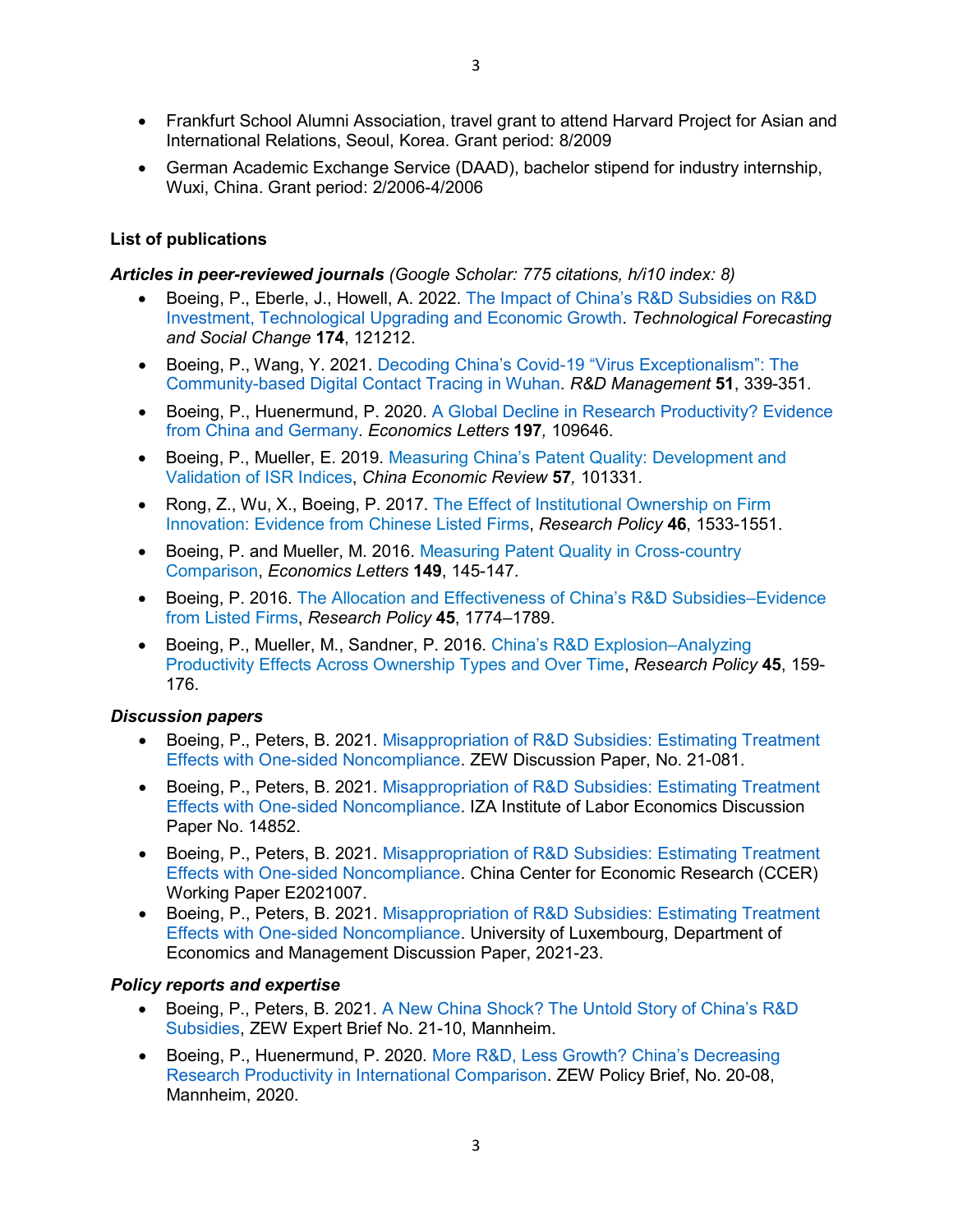- Duerr, N., Rammer, C., Boeing, P. [Direct investment between Germany and China from](https://www.e-fi.de/fileadmin/Assets/Studien/2020/StuDIS_08_2020.pdf)  [an innovation policy perspective](https://www.e-fi.de/fileadmin/Assets/Studien/2020/StuDIS_08_2020.pdf) (in German), *Commission of Experts for Research and Innovation (EFI),* contribution to the [EFI Report 2020.](https://www.e-fi.de/fileadmin/Assets/Gutachten/EFI_Report_2020.pdf) Berlin, 2020.
- Boeing, P. 2020. Chinas Innovationspolitik [Implikationen für Deutschland,](http://www.impuls-stiftung.de/documents/3581372/46838590/5_ORDO_Kolloquium_Industriepolitik_1580744749380.pdf/f670c160-a889-913f-7f88-7e2f9b3fd6b9) in: VDMA und IMPULS-Stiftung, Fünftes Ordnungspolitisches Kolloquium: Erfordert der Systemwettbewerb mit China eine neue Industriepolitik, Frankfurt am Main, 10-11, 2020.
- Boeing, P. 2019 (consultant on innovation policy). [Innovative China: New Drivers of](https://openknowledge.worldbank.org/handle/10986/32351)  [Growth.](https://openknowledge.worldbank.org/handle/10986/32351) World Bank Group and Development Research Center of the State Council, The People's Republic of China. Washington, DC, 2019. (commentary on the report by [The](https://www.economist.com/finance-and-economics/2019/09/19/wrapped-in-polite-wording-the-world-bank-delivers-a-warning-to-china)  [Economist\)](https://www.economist.com/finance-and-economics/2019/09/19/wrapped-in-polite-wording-the-world-bank-delivers-a-warning-to-china).
- Boeing, P., Licht, G. 2015. [R&D Subsidies in the Chinese Economy,](https://www.plattform-innovation.de/files/Chinatag_Policy_Briefs_final.pdf) in: Sino-German Innovation Platform, Policy Briefs, German Federal Ministry of Education and Research, Berlin, 30-37.
- Boeing, P. 2015. [R&D, Patents, and Productivity, in: Innovation in China,](https://www.kooperation-international.de/fileadmin/public/downloads/itb/info_15_08_28_SAG.pdf) in: ITB Infoservice, Vol. 10. Special Edition 08/15, German Federal Ministry of Education and Research, Bonn, 34-35, 2015.
- Sandner, P., Schaefer, V., Ebinger, A., Taing, S, Boeing, P.,2012. [Chinese Champions:](https://web.archive.org/web/20131207222721/http:/www.chinese-champions.de/wordpress/wp-content/uploads/Studie_Chinese_Champions.pdf)  [Patente Made in China,](https://web.archive.org/web/20131207222721/http:/www.chinese-champions.de/wordpress/wp-content/uploads/Studie_Chinese_Champions.pdf) Technische Universität München (TUM), Munich Innovation Group, Munich, 2012.

## *Contribution to edited volumes*

• Boeing, P. (2021) 'Innovative China: R&D Subsidies, Patent Measures, and Productivity Returns' in Klenk, J., Waschek, F. (eds.), *China's Role in a New World Order, Science, Trade and International Relations* (in German). Baden-Baden, Tectum Publishers, pp. 33-50.

## *Current research projects (selection)*

- Competition from China in the Product and Input Markets and Innovation in Germany; with [Loren Brandt](https://www.economics.utoronto.ca/index.php/index/person/person/faculty/12) (University of Toronto), [Pierre Mohnen](http://www.merit.unu.edu/about-us/profile/?staff_id=40) (University of Maastricht, UNU-MERIT), [Elisabeth Mueller](https://www.ieseg.fr/en/faculty-and-research/professor/?id=303434) (IESEG, Paris)
- The impact of IPR policy on productivity in China; with [Loren Brandt](https://www.economics.utoronto.ca/index.php/index/person/person/faculty/12) (University of Toronto), [Bettina Peters](http://www.zew.de/en/team/bpe/) (ZEW and University of Luxembourg), [Xiaobo Zhang](http://www.nsd.pku.edu.cn/teachers/full-time/Z/2015/060818901.html) (Peking University)
- Patent quantity, quality and policy: Evidence from Chinese Administrative Data; with [Xiaobo Zhang](http://www.nsd.pku.edu.cn/teachers/full-time/Z/2015/060818901.html) (Peking University) and Ge Yin (Peking University)

## **List of presentations** *(\*scheduled)*

## *Invited seminars*

2022 \*University of Hong Kong (Hong Kong, China). Research Seminar (OECD, Paris). WIFO Research Seminar (WIFO, Vienna). Quantitative Economic Policy Seminar (Goethe University, Frankfurt). Monitoring, Indicators & Impact Evaluation (European Commission – Joint Research Centre, Ispra). Innovation Economics Seminar (University Chinese Academy of Science, Beijing).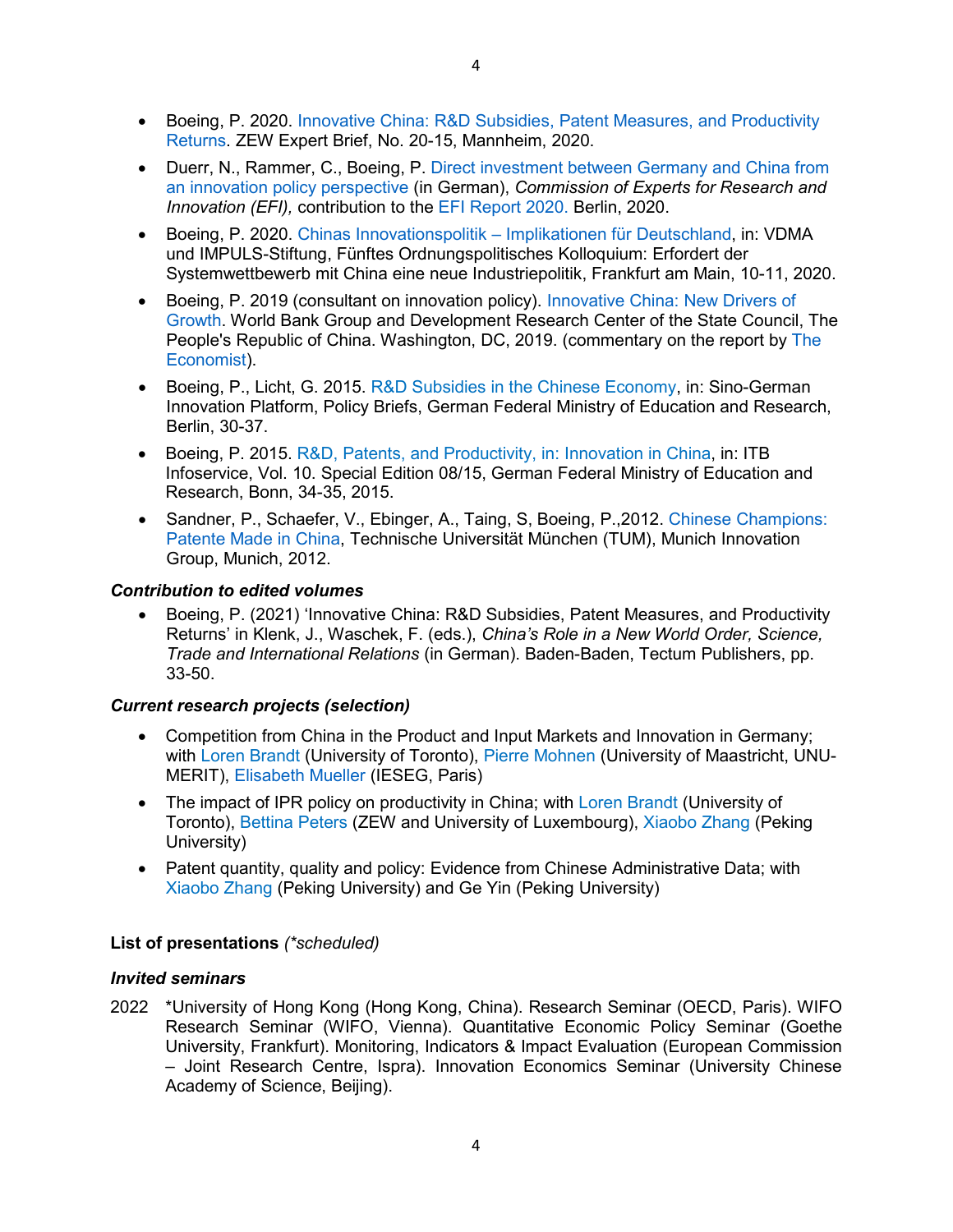- 2021 Taiwan Symposium on Innovation Economics and Entrepreneurship (Taiwan National University). International Economics, Government and Business (Copenhagen Business School). China Economics and Business (Julius-Maximilians University, Wuerzburg).
- 2020 China Center (Technical University Berlin). Applied Microeconomics and Organization Seminar (Goethe University and Frankfurt School, Frankfurt). Fraunhofer ISI (Karlsruhe). University of Duisburg-Essen (Duisburg)
- 2019 Organization, Strategy and Entrepreneurship (Maastricht University). Industrial Organization (Central University of Finance and Economics, Beijing). Trade (NSD) (Peking University). Innovation (Tokyo University). Economics (Gakushuin University, Tokyo). Policy (Chinese Academy of Science and Technology for Development, Beijing)
- 2018 Management (NSD) (Peking University, Beijing). Development (NSD) (Peking University, Beijing). Innovation and Entrepreneurship (SEM) (Tsinghua University, Beijing). Policy (Chinese Academy of Science, Beijing)
- 2017 China Economics and Business (Julius-Maximilians University, Wuerzburg). Economics and Technology (Mercator Institute for China Studies, Berlin)
- 2016 Policy (Chinese Academy of Science, Beijing). Development (NSD) (Peking University, Beijing)
- 2015 East-Asian Economics (University of Duisburg-Essen). Science and Technology (National Bureau of Statistics, Beijing). Economics (GIGA Institute, Hamburg). Innovation & Entrepreneurship (SEM) (Tsinghua University, Beijing). Development (NSD) (Peking University, Beijing). Management (Zhejiang University, Hangzhou), Policy (Chinese State Information Center, Beijing), Quantitative and Technical Economics (Chinese Academy of Social Science, Beijing)
- 2014 Melbourne Institute (Melbourne University). Chinese Students and Scholars Association (Mannheim University). Innovation & Entrepreneurship (SEM) (Tsinghua University, Beijing). Quantitative and Technical Economics (Chinese Academy of Social Science, Beijing). Trade (NSD) (Peking University, Beijing). Policy (Chinese State Information Center, Beijing)
- 2012 Economics (SEM) (Tsinghua University, Beijing). Economics (Chinese Foreign Affairs University, Beijing). Policy (Chinese State Information Center, Beijing). Innovation and Entrepreneurship (SEM) (Tsinghua University, Beijing). Public Policy (UNU-Merit, Maastricht). Economics (Frankfurt School). INNO-tec (Ludwig Maximilians University, Munich)
- 2011 Quantitative and Technical Economics (Chinese Academy of Social Science, Beijing). Policy (Chinese State Information Center, Beijing). Economics (Frankfurt School)

#### *Conferences and workshops*

- 2022 \*AIEA-NBER Conference (KAIST, Seoul). \*Chinese Economic Society (Guizhou University, Guizhou)
- 2021 Asia Pacific Innovation Conference (Jiangsu University, Nanjing). MEIDE (Universidad del Rosario, Bogota). DRUID (Copenhagen Business School). Annual Meeting of the German Economic Association (VfS) (University of Regensburg). Eu-SPRI (Oslo)
- 2020 Governance and Emerging Technological Change in China, IN-EAST (University of Duisburg-Essen)
- 2019 ZEW-FDZ-Data User Workshop (Mannheim),  $8<sup>th</sup>$  ZEW/MaCCI Conference on the Economics of Innovation and Patenting (Mannheim)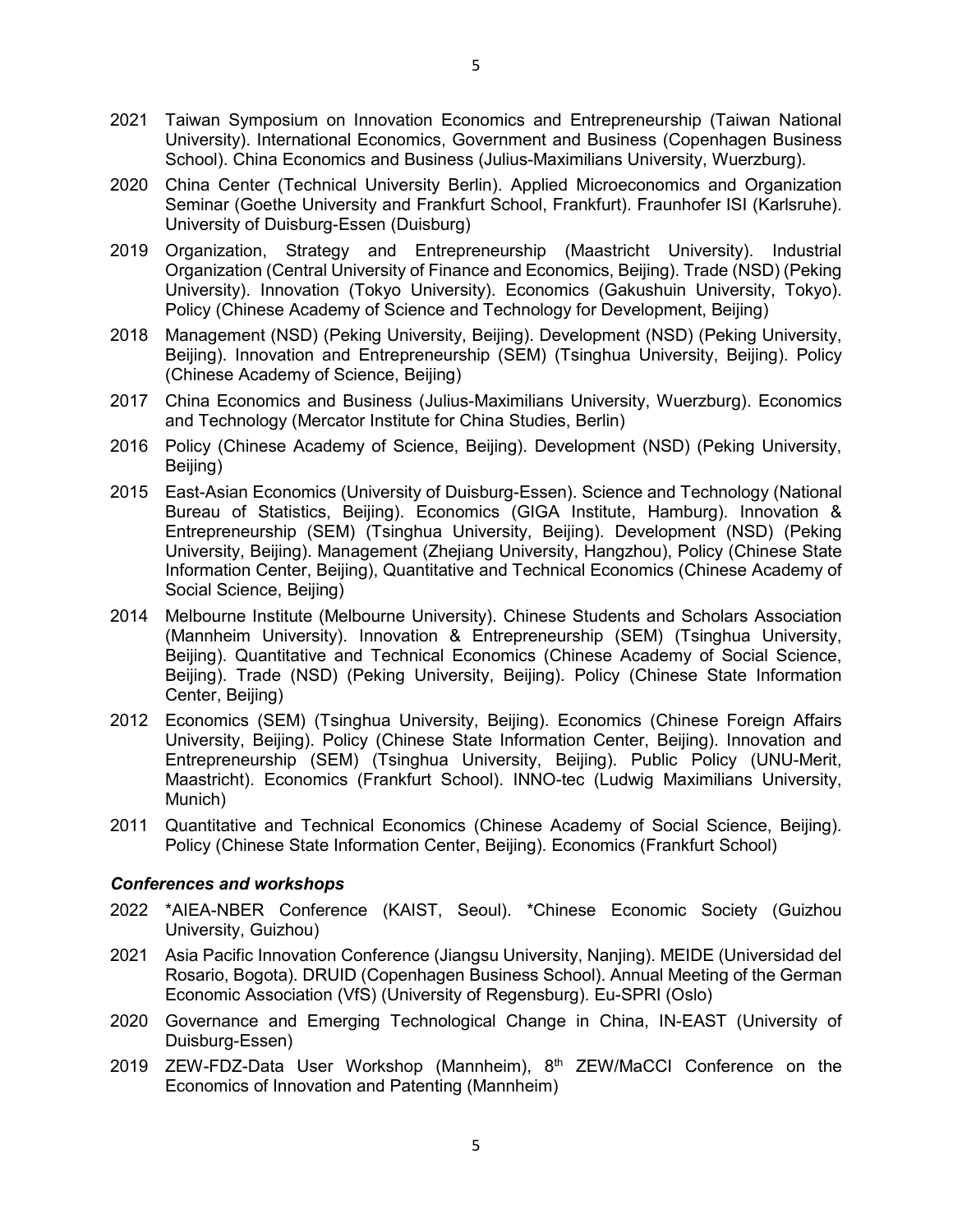- 2018 Reform and Opening of China's S&T and Innovation System: 1978-2018 (Chinese Academy of Science, Beijing). Beijing Humboldt Forum (University of International Business and Economics, Beijing)
- 2017 Recent Research on Innovation and Entrepreneurship in China and Europe (ZEW, Tsinghua University, Beijing).  $4<sup>th</sup>$  International Consortium for China Studies (Peking University, ZEW, Mannheim). Entrepreneurship, Innovation and Development (Stockholm School of Economics, Peking University, Beijing). Economics of Innovation and Patents (ZEW, Mannheim). Annual Meeting American Economic Association (Chicago)
- 2016 Confucian Institute (Goethe University, Frankfurt). 3<sup>rd</sup> International Consortium for China Studies (Fudan University, Shanghai). Annual Meeting Chinese Economist Society Europe/UK (University of Duisburg-Essen). Development, Trade, and Investment (Peking University, Stockholm School of Economics, Stockholm). Koerber Foundation (Berlin). From Europe to China: Exploring new Frontiers in Economics of Innovation and Entrepreneurship (Tsinghua University, ZEW, Mannheim). To be an Innovative China: Risk, Institutions and Paths (University of Duisburg-Essen)
- 2015 Chinese-German Workshop on Innovation and High-tech Entrepreneurship (ZEW, Zhejiang University, Hangzhou). SEEK Conference (ZEW, Mannheim). Beijing Humboldt Forum (University of International Business and Economics, Beijing).  $2<sup>nd</sup>$  International Consortium for China Studies (Oxford University). Chinese Economist Society, North America Conference (Ann Arbor). MEIDE conference by OECD, Worldbank, and UNU-Merit (New Delhi). German Association for Asian Studies – junior group meeting (Rothenfels)
- 2014 Asia Pacific Innovation Conference (University of Technology, Sydney). Annual Meeting of the German Economic Association (VfS) (Helmut Schmidt University, Hamburg). International Schumpeter Society (University of Jena). ZEW Economic Forum (Mannheim). Sino-German Innovation Platform (German Federal Ministry of Education and Research, Chinese Ministry of Science and Technology, Beijing). Institutions in the Development of East-Asia (University of Duisburg-Essen)
- 2013 Euro Asia Management Studies Association (University of Duisburg-Essen). Chinese Global Association (Jacobs University, Bremen). Annual Meeting of the German Economic Association (VfS) (University of Duesseldorf). Annual Meeting European Association for Research in Industrial Economics (University of Evora). Annual Meeting of the European Economic Association (University of Gothenburg). DRUID (ESADE, Barcelona). Spring Meeting Young Economists (University of Aarhus)
- 2012 Intangibles, Innovation Policy and Economic Growth (RIETI, Tokyo). GLOBELICS (Zhejiang University, Hangzhou). Annual Meeting of the German Economic Association (VfS) (Goettingen), International Workshop on Chinese Productivity (Tsinghua University, Beijing). DRUID (Copenhagen Business School). DRUID Academy (Cambridge University)
- 2011 Innovation: From Europe to China (Kiel Institute for the World Economy). Academy ASIA (Federal Center for Political Education, Munich). Innovation and Invention: China and Global Influences (Oxford University). DRUID Academy (University of Aalborg)

## **Teaching**

# *Courses*

2022 Economics of Innovation, 28h, Georg-August University Goettingen. Economics graduate block seminar incl. lectures, paper presentations, and term paper. Innovation in China: Applied Economic Perspectives, 30h, Goethe University Frankfurt. Modern East Asian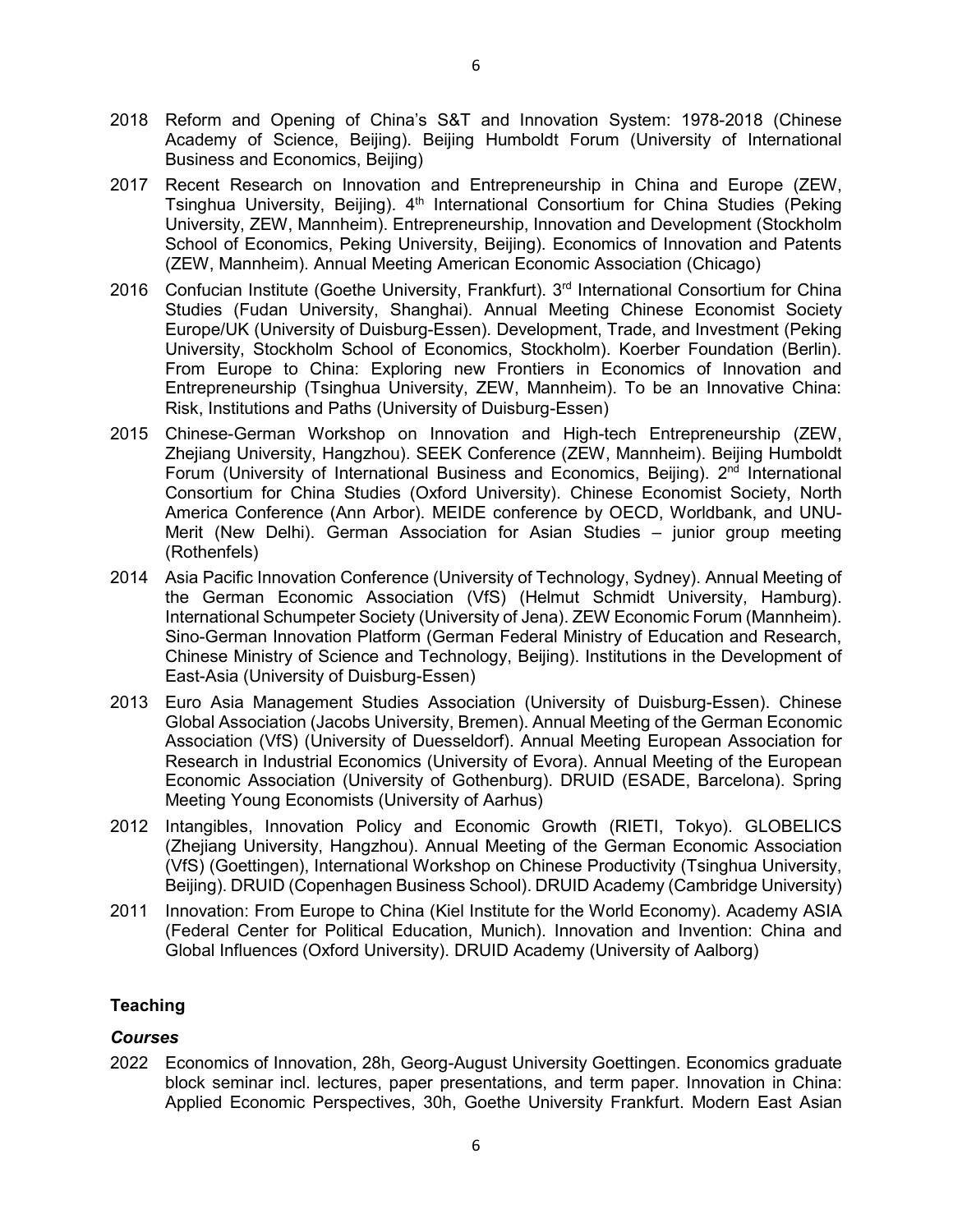paper presentations, and term paper. 2018 Economics of Innovation, 48h, Peking University. Elective graduate course in National

- School of Development and [Yenching Academy.](http://yenchingacademy.pku.edu.cn/) Research-based course incl. lectures, World Bank guest lecture, paper presentations, and term paper
- 2016 Business Economics Innovation Made in China, 44h, Frankfurt School. Elective course in Masters in Finance, Management, and International Business. Research-based multimodal teaching incl. lectures, moderated group work: case studies and paper presentations, final exam
- 2015 Economics of Innovation and China's Development, 44h, Frankfurt School. Elective course in Masters in Finance, Management, and International Business. Research-based multimodal teaching incl. lectures, individual coaching for development of research proposals, paper presentations, final paper
- 2014 China's Economic Development, 22h, Frankfurt School. Compulsory course in Asia Specialization in Master in International Business. Research-based multimodal teaching incl. lectures, case studies, student presentations, final exam
- 2013 Innovation Management, Intellectual Property Rights, 4h, Frankfurt School. Compulsory course in Master in International Business. Textbook-based lecturing
- 2012 International Economics, Lectures on Trade Theory, 22h, Frankfurt School. Compulsory course in Bachelor in Business Administration. Textbook-based lecturing

#### *Seminars*

- 2019 Innovation Made in China: A Look from Germany, 2h, ZEW. Master of International Business Faculty Program
- 2012 Regional Integration, 22h, Frankfurt School, Compulsory seminar in Bachelor in Business Administration. Co-discussion of paper presentations
- 2012 Cultural Diversity in Asia and Europe, 8h, Frankfurt School. Compulsory specialization seminar in Master in International Business. Co-discussion of paper presentations

#### *Excursion*

2011 Research Excursion in China, 2-weeks full time, Frankfurt School. Compulsory in Asia specialization in Master in International Business. Organization of the excursion and supervision of 20 students, incl. visits of government, academic, and business units in Beijing, Shanghai, and Anhui province

#### *Executive lectures and panel discussions*

- 2022 Keynote at the  $4<sup>th</sup>$  China Day of the Leibniz Association (Berlin).  $3<sup>rd</sup>$  Exchange between MERICS and Economic Research Institutes on China's Economy and Economic Policy (Berlin)
- 2021 IfW Kiel Institute: Global China Conversations (Kiel). Sino-German Center at Frankfurt School, Virtual Roundtable (Frankfurt). Leibniz Association/German Federal Parliament: Leibniz in the Bundestag (Berlin),  $1<sup>st</sup>$  and  $2<sup>nd</sup>$  Exchange between MERICS and Economic Research Institutes on China's Economy and Economic Policy (Berlin)
- 2020 Leibniz Association: Book a Scientist (Berlin)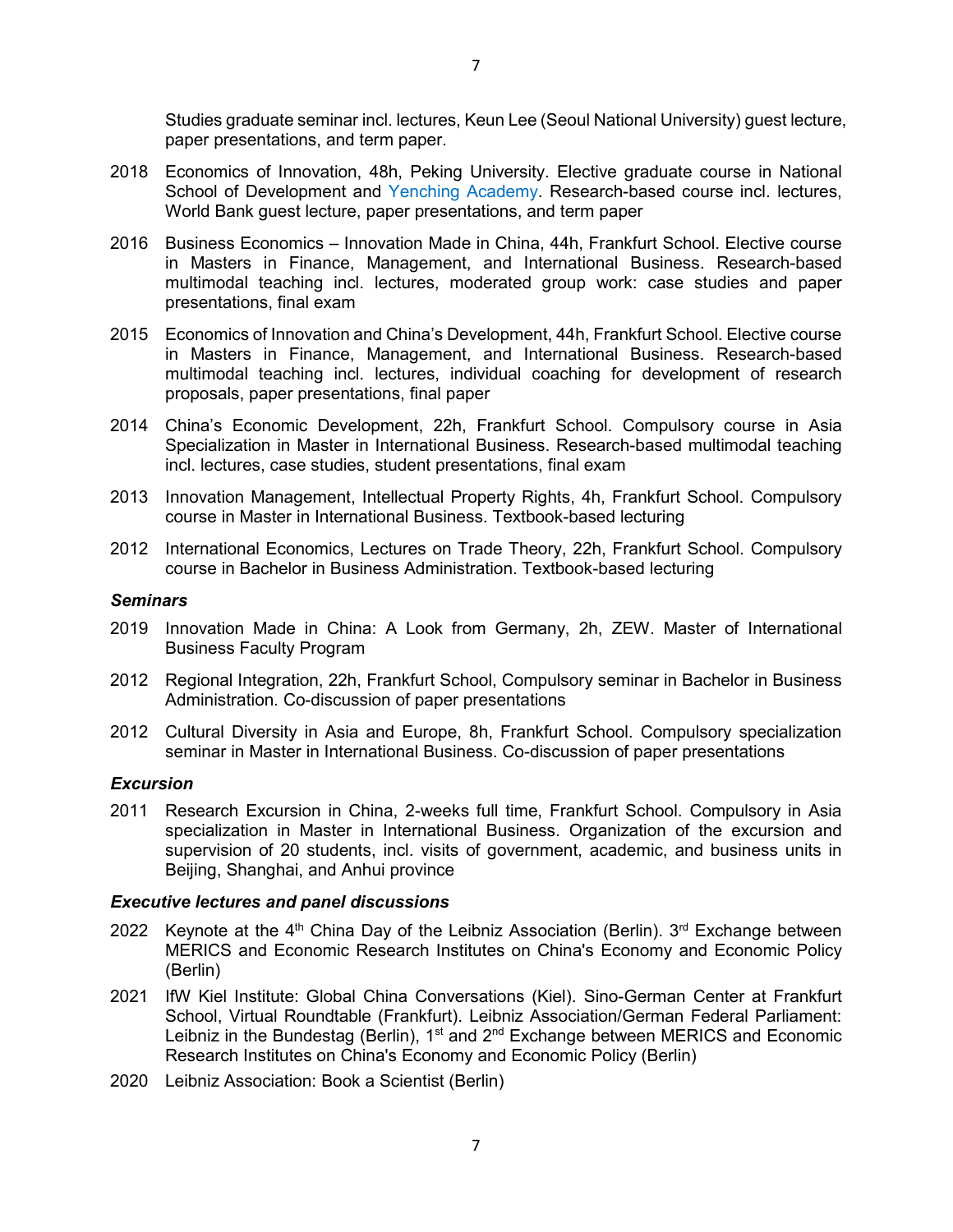- 2019 German Federal Parliament (Bundestag) Committee on Education, Research and Technology Assessment and Koerber Foundation (Berlin). Impuls Foundation (VDMA) "Colloquium on Regulatory Policy" (Eltville). Boehringer Ingelheim (Beijing)
- 2018 BASF Innovation Campus Shanghai (Shanghai). German Mechanical Engineering Industry Association (VDMA), China Summit (Shanghai)
- 2014 German Federal Ministry of Education and Research and Chinese Ministry of Science and Technology, Third German-Chinese Innovation Conference (Beijing). ZEW Economic Forum "China: A World Leader in Technology – Wishful Thinking or Reality?" (Mannheim)

#### *Supervision and review*

Students: 3 PhD, 4 MSc, 3 BSc and 7 interns

## **Referee for journals**

CESifo Economic Studies, China: An International Journal, China Economic Review, Economics of Innovation and New Technology, Homo Oeconomicus, Industrial and Corporate Change, Journal of Marketing Research, Journal of Productivity Analysis, Journal of Product Innovation Management, Journal of Regional Science, Journal of Small Business Management, Quarterly Journal of Finance, Regional Studies, Research Policy, Science and Public Policy, Scientometrics, Small Business Economics, Social Science Quarterly, Technovation, Technological Forecasting and Social Change, The European Journal of Finance, World Development

#### **Further didactical and academic training**

- 2021 Difference-in-differences, Scott Cunningham (Baylor University)
- 2020 Causal Machine Learning, Michael Lechner (University of St. Gallen)
- 2018 Empirical Strategies, Xiaolan Lei (Peking University). The Chinese Economy: Reform and Development, Yiping Huang (Peking University)
- 2016 Cost and Production, Jan de Loecker (KU Leuven). Frugal Instrumental Variables, Francois Laisney (University of Strasbourg and ZEW). Tobit and Selection Models, Francois Laisney (University of Strasbourg and ZEW). Advanced Microeconomics, Yossi Spiegel (Tel Aviv University and ZEW)
- 2015 Advanced Empirical Methods in Environmental and Innovation Economics, ZEW-Summer Workshop for Young Economists, Mark Roberts (Pennsylvania State University), Antoine Dechezleprêtre (London School of Economics), Dirk Czarnitzki (KU Leuven). China Competences in Research and Academic Collaborations (ZEW, Mannheim)
- 2014 Academic Presentations (ZEW, Mannheim). Matching and Difference-in-Differences Estimators, Michael Lechner (University of St. Gallen). Linear Static and Dynamic Panel Data Models, Bettina Peters (ZEW, Mannheim)
- 2012 Competition and Innovation Ph.D. Summer School (KU Leuven and ZEW, Mamaris)
- 2011 Econometrics Summer School (London School of Economics). Economics of Innovation Ph.D. Summer School (Universidad Carlos III, Madrid)
- earlier Advanced Chinese Class (Fudan University, Shanghai). Case Study Competition on Strategic & Financial Performance (Siemens, Frankfurt). Summer School on M&A and Cross-Cultural Management (Ernst & Young, Stuttgart). Chinese Class (Tongji University, Shanghai)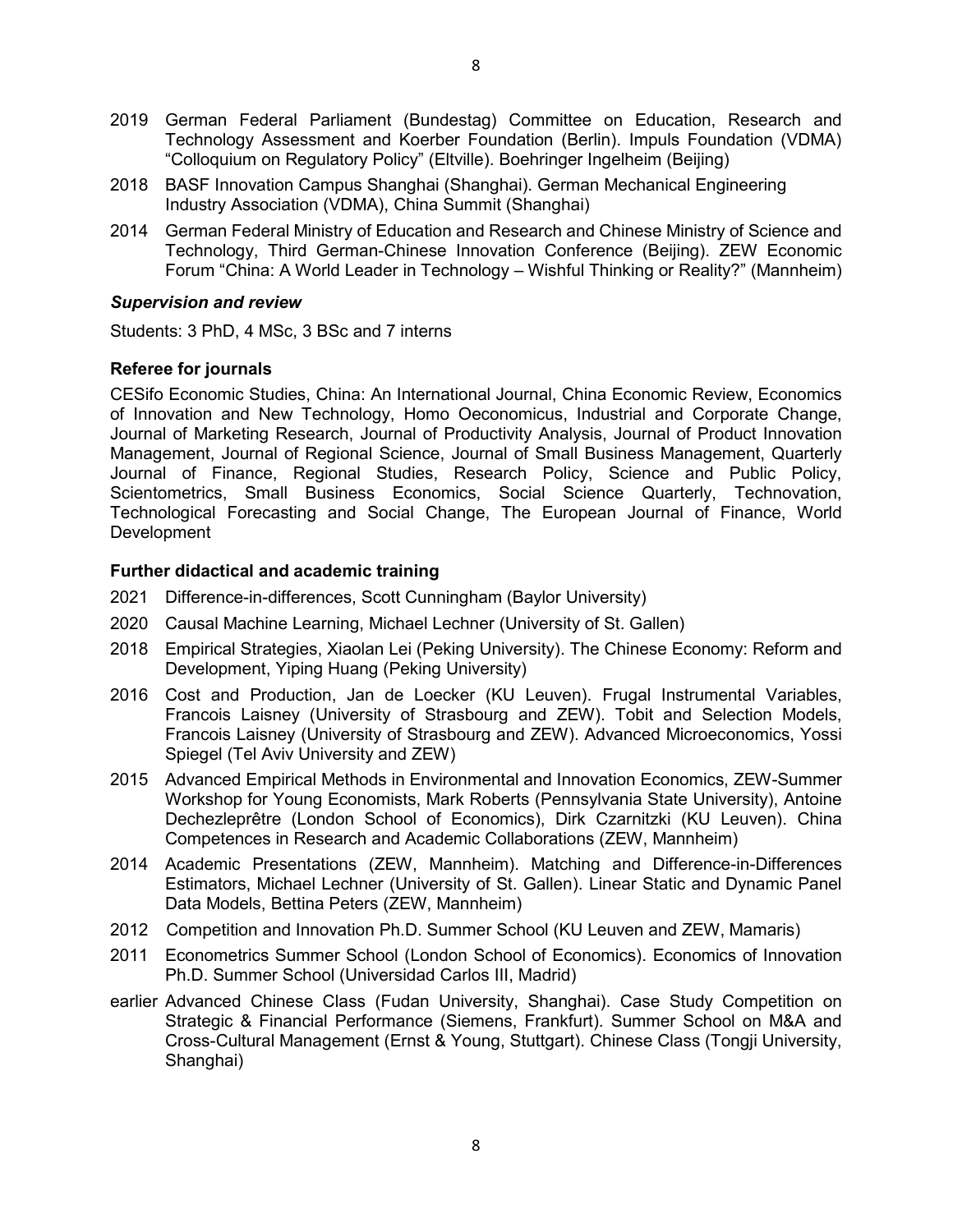- 2022 Seminar host for: Keun Lee (Seoul National University), Pietro Santoleri (European Commission, Joint Research Centre), Kyle Myers (Harvard Business School), Jinlin Li (Harvard Kennedy School), Yanbo Wang (University of Hong Kong), Guowei Dong (CBS)
- 2021 Seminar host for: Po-Hsuan (Paul) Hsu (National Tsing Hua University). 2<sup>nd</sup> Exchange between MERICS and Economic Research Institutes on China's Economy and Economic Policy. Federal Ministry of Economics and Technology, Expert-Workshop on Digitalization and the Future of the Social Market Economy
- 2020 Referee for German Academic Exchange Service (DAAD)
- 2019 Science Forum, German Embassy China (co-organization). Referee for German Research Foundation (DFG). Referee for German Academic Exchange Service (DAAD)
- 2018 Peking University, World Bank Guest-Lecture (organization). Beijing Humboldt Forum, Domestic Chair of ZEW-Session: Market and Public Incentives to invest in Innovation, University of International Business and Economics, Beijing (co-organization). Co-referee for German Academic Exchange Service (DAAD)
- 2017 Workshop "Recent Research on Innovation and Entrepreneurship in China and Europe", ZEW, Tsinghua University, Beijing (co-organization). Conference "International Consortium for China Studies (ICCS)", Peking University, ZEW, Mannheim (organization)
- 2016 Workshop "From Europe to China: Exploring new Frontiers in Economics of Innovation and Entrepreneurship", Tsinghua University, ZEW, Mannheim (organization)
- 2015 Workshop "Sino-German Workshop on Innovation and High-tech Entrepreneurship", ZEW, Zhejiang University, Hangzhou (funding application and co-organization). Membership application of ZEW, International Consortium of China Studies (ICCS) of National School of Development, Peking University (organization). ZEW Economic Policy Lecture by Yao Yang, Peking University, Dean National School of Development (organization)
- 2014 ZEW Visit by Wu Xiaobo, Zhejiang University, Dean School of Management (organization). ZEW Visit by Chinese Scientists, 5th Meeting of Nobel Laureates in Lindau (coorganization). ZEW Visit by Chinese State Information Center, China Economic Information Network (organization). Memorandum of Understanding with Zhejiang University, Hangzhou, China (co-organization). Conference of International Schumpeter Society, Session "Innovation in Emerging Economies – China" (organization). ZEW Economic Forum 2014 "China: A World Leader in Technology – Wishful Thinking or Reality?", (co-organization). Organization of research seminars, ZEW Department for Economics of Innovation and Industrial Dynamics, 2014-2017

## **Internships**

Six internships in industry, consulting and research. China and Germany, 2005-2010

## **Media**

Auslandszeitschrift der Bundesrepublik, [China.Table](https://0a45d633-4ac7-4c47-bbbc-42ab14923035.filesusr.com/ugd/c23157_77cc01d5b1074913bc3f7dbb443ec4a6.pdf) (i), [China.Table \(ii\),](https://www.philippboeing.com/_files/ugd/c23157_85e7db37cc2d4ff78965b52dbb08763a.pdf) [China.Table](https://www.philippboeing.com/_files/ugd/c23157_4db8265e4eed4319af3367290e5a607f.pdf) (iii), [CGTN,](https://news.cgtn.com/news/3145544d336b7a6333566d54/share_p.html) [CNBC,](https://www.cnbc.com/2019/12/26/china-races-to-build-its-own-tesla-as-economy-slows-subsidies-fade.html) [Deutschland Funk,](https://www.deutschlandfunk.de/innovationen-aus-fernost.676.de.html?dram:article_id=255121) [Deutsche Welle,](https://www.dw.com/en/the-chinese-copycat-turns-innovator/a-17710178) [Die Welt,](https://www.welt.de/wirtschaft/article157289676/China-faellt-gegenueber-dem-Westen-ueberraschend-zurueck.html) [Frankfurter Allgemeine Zeitung: Der](https://zeitung.faz.net/faz/wirtschaft/2020-12-21/f41578b863f52699dcf9bd0a64424a7f/?GEPC=s3)  [Volkswirt,](https://zeitung.faz.net/faz/wirtschaft/2020-12-21/f41578b863f52699dcf9bd0a64424a7f/?GEPC=s3) [Hohenheimer China Dialog -](https://chikoh.uni-hohenheim.de/index.php?id=144497) Podcast, [Neue Zürcher Zeitung](https://www.nzz.ch/meinung/china-kommunistische-partei-muss-innovative-kraefte-entfesseln-ld.1601088) (i), [Neue Zürcher Zeitung](https://www.nzz.ch/wirtschaft/china-subventioniert-innovation-teils-zweckentfremdet-nzz-ld.1654298)  [\(ii\),](https://www.nzz.ch/wirtschaft/china-subventioniert-innovation-teils-zweckentfremdet-nzz-ld.1654298) [Neue Zürcher Zeitung am Sonntag,](https://nzzas.nzz.ch/wissen/so-teuer-war-der-fortschritt-noch-nie-ld.1604023) [Wirtschaftswoche: Der Volkswirt,](https://www.wiwo.de/my/futureboard/innovation-chinas-patent-maerchen/23171920.html?ticket=ST-1908442-ZPwroQqsbc1bv4bM75cj-ap1) [Web.de,](https://web.de/magazine/wirtschaft/zero-covid-laehmt-produktion-china-heisst-wirtschaft-36715064) Xinhua News Agency, [ZDF heute,](https://www.zdf.de/nachrichten/wirtschaft/china-handel-wachstum-100.html) ZEW News (several issues), [ZEW Podcast](https://wirtschaft-forschung-debatten.podigee.io/14-zweckentfremdung-von-fe-subventionen-in-china)